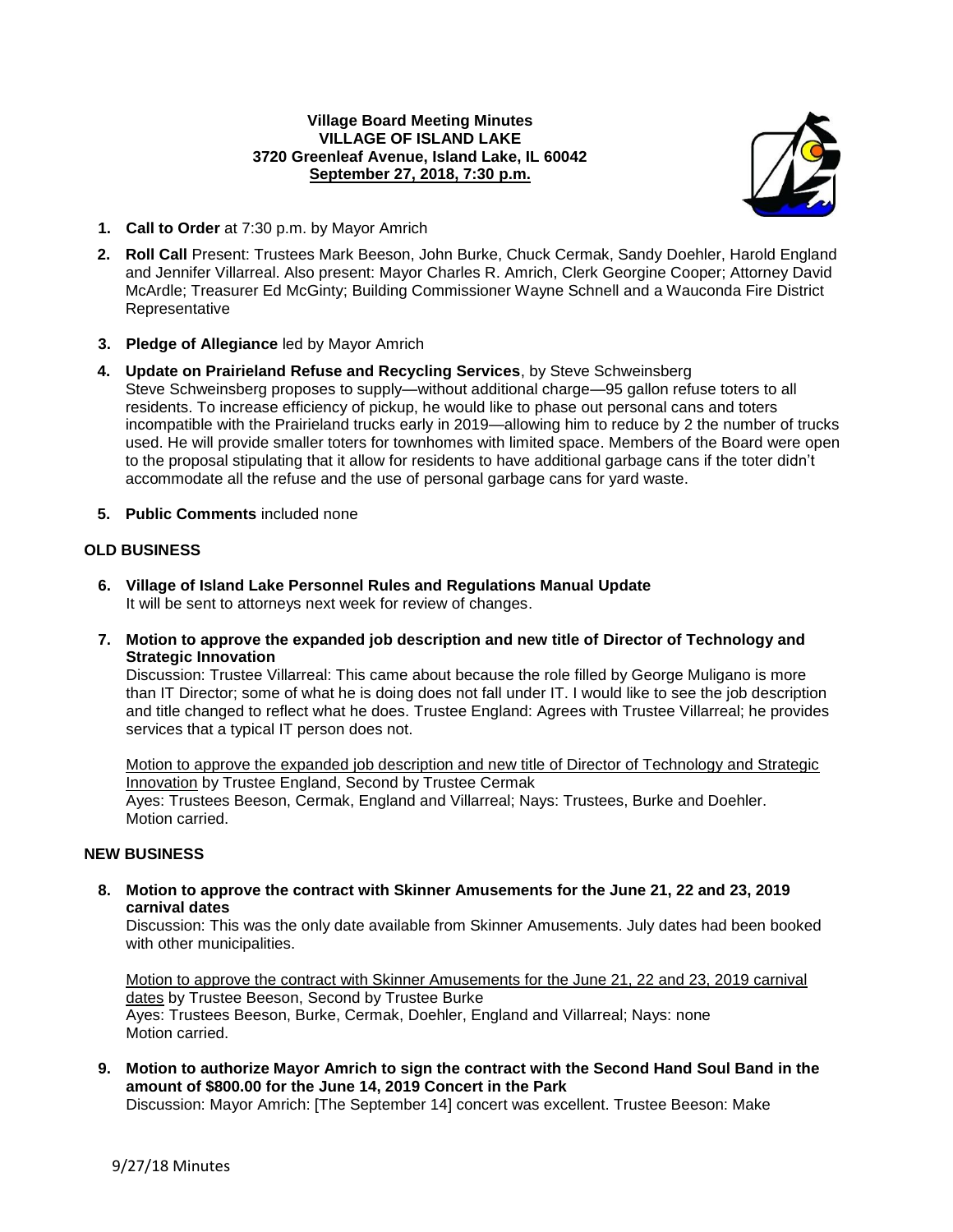correction to the name of the band on the contract.

Motion to authorize Mayor Amrich to sign the contract with the Second Hand Soul Band in the amount of \$800.00 for the June 14, 2019 Concert in the Park by Trustee Doehler, Second by Trustee Burke Ayes: Trustees Beeson, Burke, Cermak, Doehler, England and Villarreal; Nays: none. Motion carried.

**10. Motion to authorize Mayor Amrich to sign the contract with Broken Arrow Band in the amount of \$150.00 for the December 14, 2018 Village of Island Lake Holiday Party**

Discussion: Recommendation from Events Committee. Trustee England: You can add band members for additional money and possibly use the full band at a 2019 Concert in the Park. Trustee Doehler: Clarification: We use donated money—not taxpayer money—for the holiday party band.

Motion to authorize Mayor Amrich to sign the contract with Broken Arrow Band in the amount of \$150.00 for the December 14, 2018 Village of Island Lake Holiday Party *with corrected contract* by Trustee England, Second by Trustee Cermak Ayes: Trustees Beeson, Burke, Cermak, Doehler, England and Villarreal; Nays: none. Motion carried.

- **11. Mayor Comments** included: City of McHenry is readdressing issue of impact fees; asked trustees to review the article provided; some municipalities are raising the age for cigarette use to 21; resignation of Tom Martin of the Fire and Police Commission.
- **12. Trustee and Staff Comments** included: Trustee Beeson: Thanks for best attempt at killing mosquitos; hope next year's crop won't be as bad; glad to hear Second Hand Soul Band will be rehired for a Concert in the Park. Trustee Cermak: Businesses are doing well; no movement on Island Foods property. Trustee Doehler: Thanked trustees and employees for support during the loss of her father, Trustee England: Water main project off Burnett Rd. is basically completed except for cleanup; Roberts Road water main project is on hold waiting for a part.

Commissioner Schnell: MacDonald's submitted a permit request for renovation; plan review in process for remodel of dentist office. Fire Chief: Saturday, October 13 Open House from 10:00 a.m. to 2:00 p.m. at Fire Station #1.

- **13. Public Comment** included: none
- **14. Executive Session to discuss the appointment, employment, compensation, discipline and performance of specific employees 5 ILCS 120/2(c)(1)**

Motion to go into Executive Session to discuss the appointment, employment, compensation, discipline and performance of specific employees 5 ILCS 120/2(c)(1) by Trustee Beeson, Second by Trustee Burke

Ayes: Trustees Beeson, Burke, Cermak, Doehler, England and Villarreal; Nays: none. Motion carried.

**Return to Open Session: Roll Call** Present: Trustees Mark Beeson, John Burke, Chuck Cermak, Sandy Doehler, Harold England and Jennifer Villarreal. Also present: Mayor Charles R. Amrich, Clerk Georgine Cooper; Attorney David McArdle and Treasurer McGinty

### **15. Motion to authorize execution of Employee Leasing Agreement**

Motion to authorize execution of Employee Leasing Agreement by Trustee Burke, Second by Trustee Doehler Ayes: Trustees Beeson, Burke, Cermak, Doehler, England and Villarreal; Nays: none.